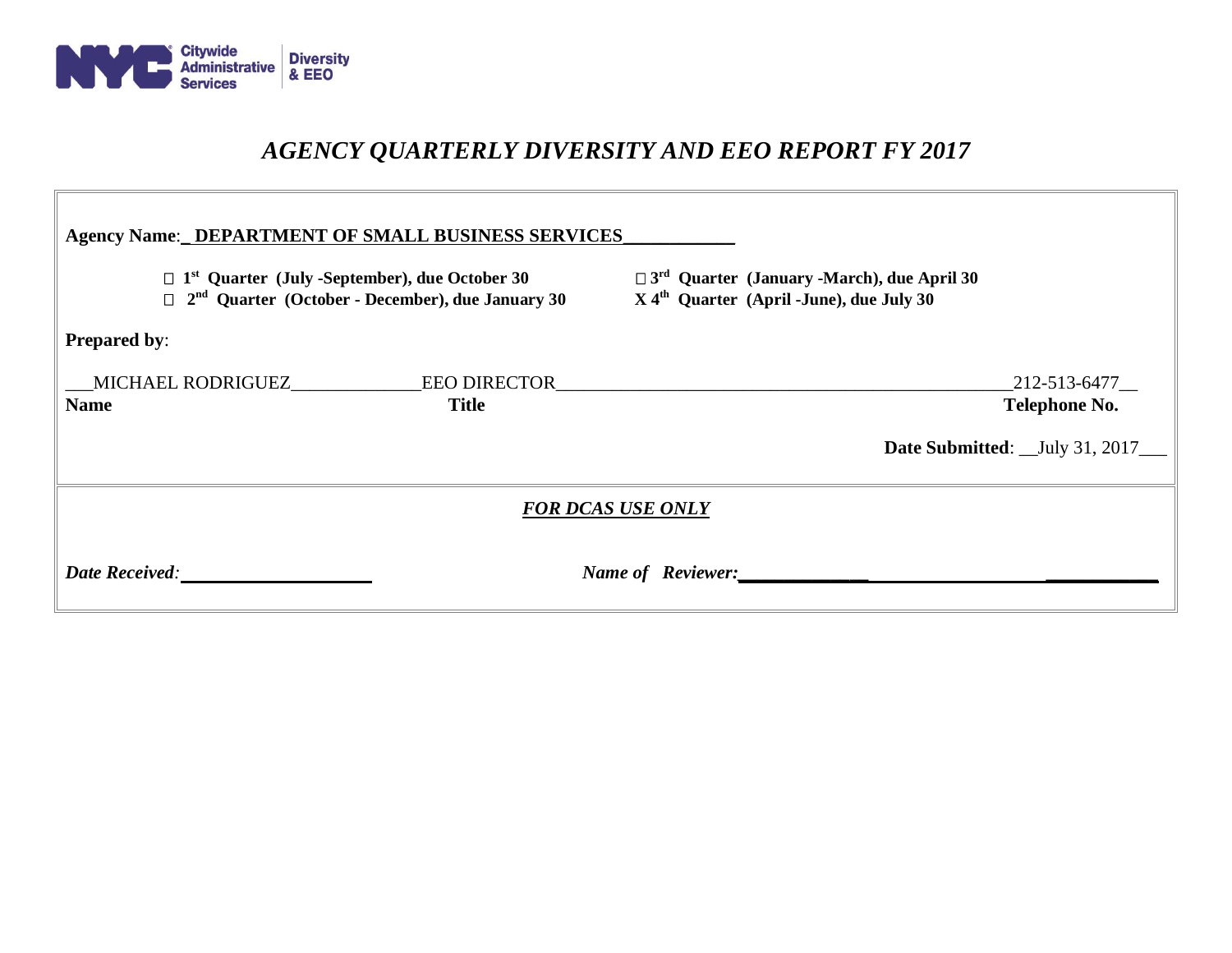# **PART I: NARRATIVE SUMMARY**

# **I. STRATEGIC PLAN INITIATIVES**

**Please describe your progress this quarter in implementing the primary goals in Section IV of your Agency Diversity and EEO Plan for FY 2017, Proactive Strategies to Enhance Diversity, EEO and Inclusion:**

#### **A. WORKFORCE:**

| Please<br>list the Workforce Goal(s) $\vert$<br>included<br>in Section IV:<br>Proactive<br>to Enhance Diversity, EEO<br><i>Strategies</i><br>and Inclusion, which you set/declared in<br>your FY 2017 Diversity and EEO Plan: | Please describe the steps that your agency has taken to<br>meet the <b>Workforce Goal(s)</b> set/declared in your plan.<br>Include steps that were taken or considered to build an<br>$\circ$<br>inclusive and sustainable pipeline for your agency across all<br>levels. | <b>Status Update</b>                                                                                                     |
|-------------------------------------------------------------------------------------------------------------------------------------------------------------------------------------------------------------------------------|---------------------------------------------------------------------------------------------------------------------------------------------------------------------------------------------------------------------------------------------------------------------------|--------------------------------------------------------------------------------------------------------------------------|
| <b>Workforce One Centers</b>                                                                                                                                                                                                  | The New York City Department of Small Business<br>Services is in the process of issuing an RFP for the<br>development of Workforce One Centers under the new<br>Workforce investment and Opportunity Act.                                                                 | [ ] Planned<br>[ ] Deferred<br>[ ] Not started<br>[ ] Delayed<br>[ ] Completed<br>[X] Ongoing<br>Other - please describe |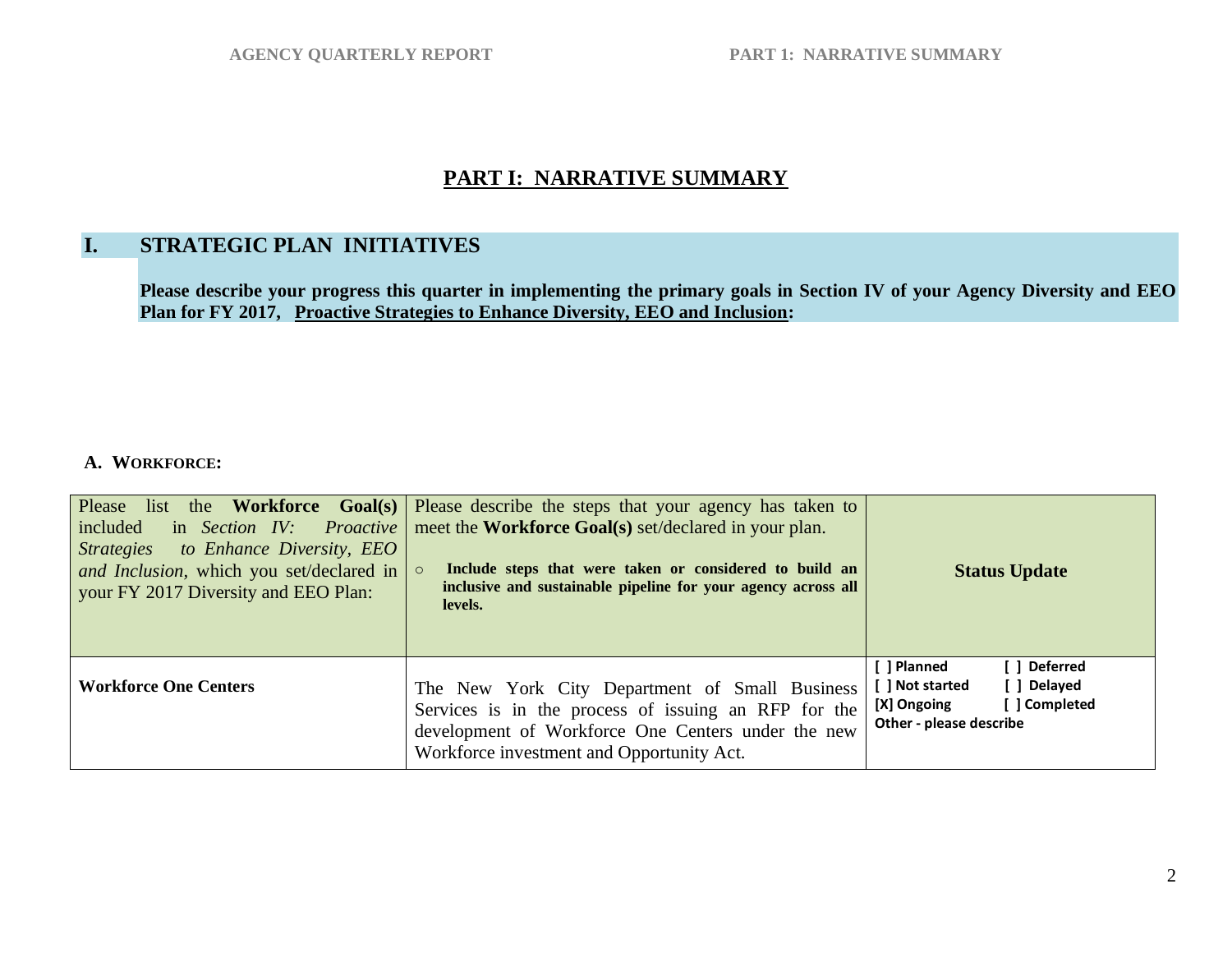| City Leaders Bringing Free<br>Small<br><b>Services</b><br><b>Directly</b><br>From<br><b>Business</b><br><b>Harlem To Hollis</b>                                                                          | NYC Department of Small Business Services kicked-off a<br>free workshop series to bring supportive services to small<br>businesses in all five boroughs.                                                                                                                      | [ ] Deferred<br>[ ] Planned<br>[ ] Not started<br>[ ] Delayed<br>[] Completed<br>[X] Ongoing<br>Other - please describe |
|----------------------------------------------------------------------------------------------------------------------------------------------------------------------------------------------------------|-------------------------------------------------------------------------------------------------------------------------------------------------------------------------------------------------------------------------------------------------------------------------------|-------------------------------------------------------------------------------------------------------------------------|
| <b>City Expanding Initiative Offering Free</b><br><b>On-Site Compliance Consultation For</b><br><b>Small Businesses</b>                                                                                  | NYC Department of Small Business Services announced<br>the expansion of an initiative that offers free ,on-site<br>compliance consultations to help small business owners<br>prevent costly fines and penalties.                                                              | [ ] Planned<br>[ ] Deferred<br>[ ] Delayed<br>[ ] Not started<br>[X] Ongoing<br>[] Completed<br>Other - please describe |
| <b>Combat Inequality by Helping Award</b><br>\$16 Billion to Minority and Women -<br><b>Owned Businesses</b>                                                                                             | The NYC Department of small Business Services is<br>conducting a disparity study and asking small business<br>owners to complete an online form as part of a study we<br>commissioned to examine how the city can better utilize<br>M/WBEs as contractors and subcontractors. | [ ] Planned<br>[ ] Deferred<br>[ ] Not started<br>[ ] Delayed<br>[X] Ongoing<br>[] Completed<br>Other - please describe |
| Describe steps that were taken or considered to address underutilization identified through quarterly workforce reports. Please list Job Groups<br>where underutilization exists in the current quarter. |                                                                                                                                                                                                                                                                               |                                                                                                                         |
|                                                                                                                                                                                                          |                                                                                                                                                                                                                                                                               |                                                                                                                         |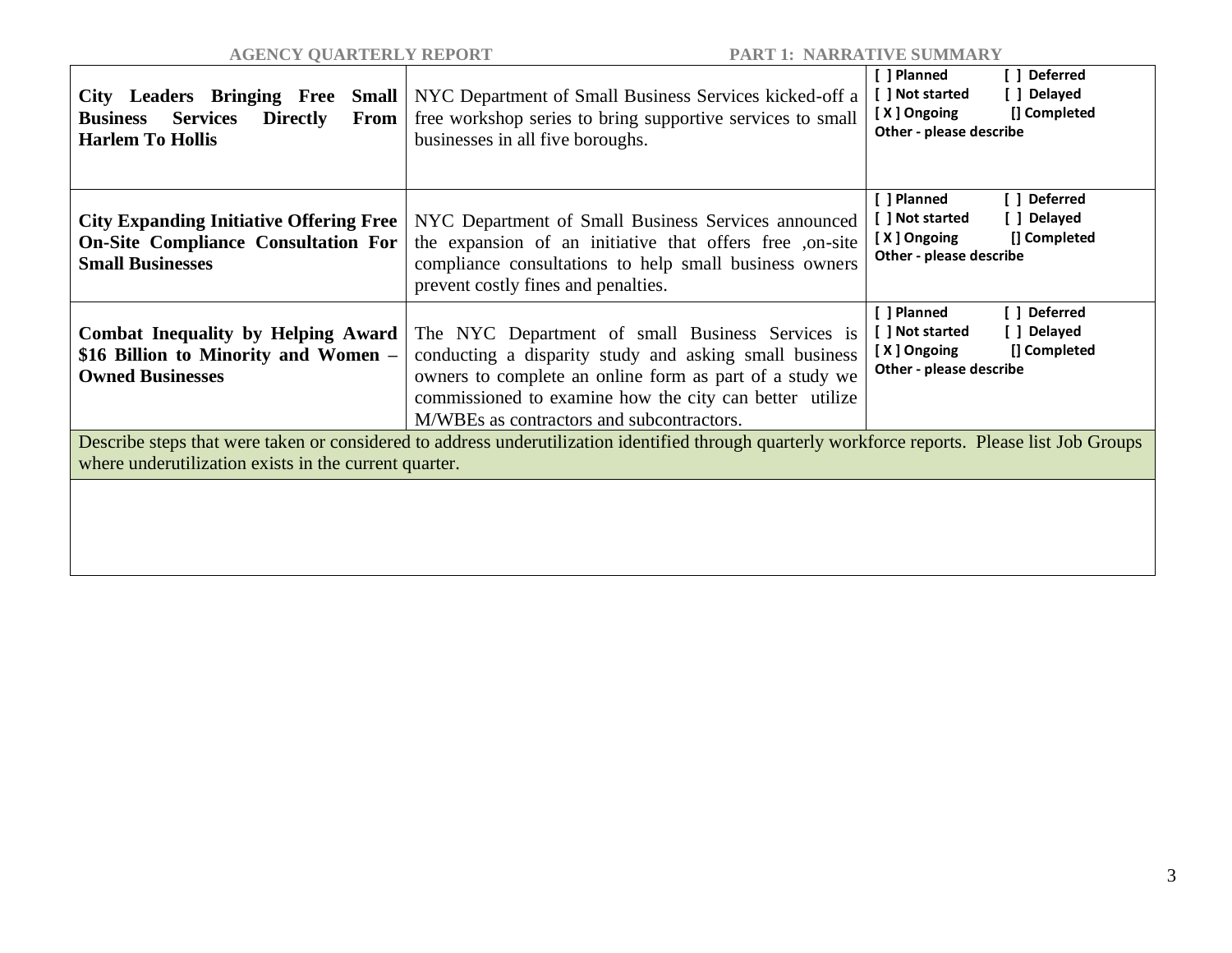### **B.WORKPLACE:**

| Please<br>list<br>the<br><b>Workplace Goal(s)</b><br>Section IV: Proactive<br>included<br>in<br>to Enhance Diversity, EEO<br><i><u><b>Strategies</b></u></i><br>and Inclusion, which you set/declared in<br>your FY 2017 Diversity and EEO Plan:               | Please describe the steps that your agency has taken to<br>meet the <b>Workplace Goal(s)</b> set/declared in your plan.<br>Include steps that were taken or considered to create an<br>$\circ$<br>inclusive work environment that values differences that each<br>of your unique employees brings to work, and to maintain<br>focus on retaining talent across all levels. | <b>Status Update</b>                                                                                                     |
|----------------------------------------------------------------------------------------------------------------------------------------------------------------------------------------------------------------------------------------------------------------|----------------------------------------------------------------------------------------------------------------------------------------------------------------------------------------------------------------------------------------------------------------------------------------------------------------------------------------------------------------------------|--------------------------------------------------------------------------------------------------------------------------|
| <b>SBS SUMMER INTERSHIP</b>                                                                                                                                                                                                                                    | SBS opened doors to undergraduates and graduate student<br>affording them an opportunity to work in different<br>divisions throughout the agency as interns.                                                                                                                                                                                                               | [ ] Planned<br>[ ] Deferred<br>[ ] Not started<br>[ ] Delayed<br>[X] Ongoing<br>[ ] Completed<br>Other - please describe |
| <b>SBS Employee Training on Diversity &amp;</b><br><b>Inclusion</b>                                                                                                                                                                                            | "Everybody Matters" Diversity and Inclusion CBT On-line<br>training for all new hires                                                                                                                                                                                                                                                                                      | [ ] Deferred<br>[ ] Planned<br>[ ] Not started<br>[ ] Delayed<br>[X] Ongoing<br>[ ] Completed<br>Other - please describe |
| Please specify any other EEO - related activities during the quarter (e.g., postings, meetings, cultural programs promoting diversity,<br>newsletters/articles, etc.) and describe briefly the activities, including the dates when the activity/ies occurred. |                                                                                                                                                                                                                                                                                                                                                                            |                                                                                                                          |
| $\bullet$ LGBT Training held June 30 <sup>th</sup> , 2017 by the NYC Commission for Human Rights for LGBT Month Celebration<br>Continuous EEO training for new hires<br>❖<br>❖ Asia Society Diversity Leadership Forum                                         |                                                                                                                                                                                                                                                                                                                                                                            |                                                                                                                          |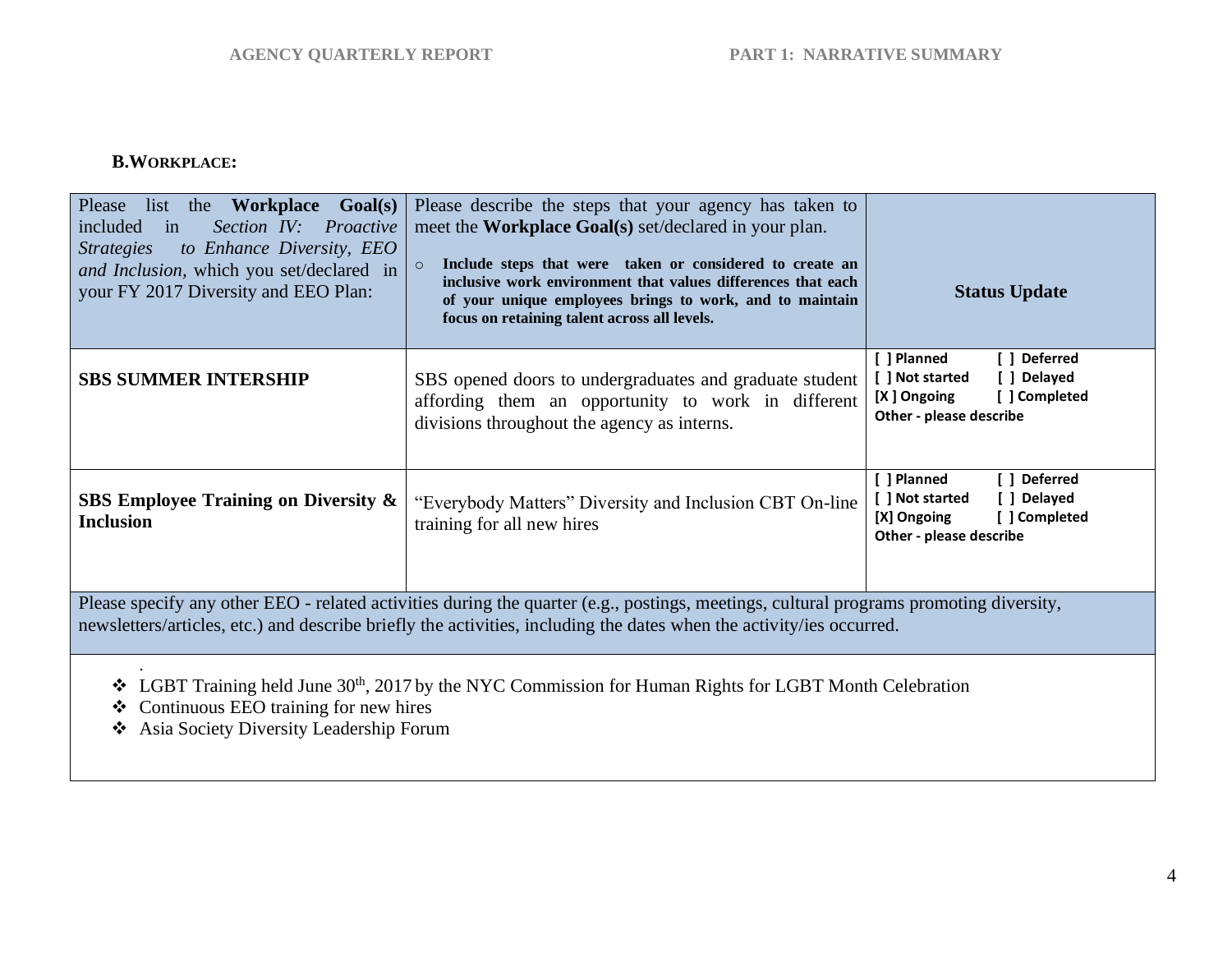# **C. COMMUNITY:**

| Please list the Community Goal(s)<br>included in Section IV: Proactive<br>Strategies to Enhance Diversity, EEO<br>and Inclusion, which you set/declared in<br>your FY 2017 Diversity and EEO Plan: | Please describe the steps that your agency has taken to<br>meet the <b>Community Goal(s)</b> set/declared in your plan.<br>Include steps that were taken or considered to establish your<br>$\circ$<br>agency as a leading service provider to the citizens of New<br>York City focused on inclusion and cultural competency,<br>while reflecting the vast communities that are served. | <b>Status Update</b>                                                                                                     |
|----------------------------------------------------------------------------------------------------------------------------------------------------------------------------------------------------|-----------------------------------------------------------------------------------------------------------------------------------------------------------------------------------------------------------------------------------------------------------------------------------------------------------------------------------------------------------------------------------------|--------------------------------------------------------------------------------------------------------------------------|
| Spring at the Essex Street Market :<br><b>New Vendors, New Programs</b>                                                                                                                            | Lower East Side Partnership was awarded a \$30,000 grant<br>to help the vendors with marketing and programming.                                                                                                                                                                                                                                                                         | [ ] Deferred<br>[ ] Planned<br>[ ] Not started<br>[ ] Delayed<br>[X] Ongoing<br>[ ] Completed<br>Other - please describe |
| <b>New York City small businesses seeing</b><br>less red tape, opening faster                                                                                                                      | Mayor Bill de Blasio says small businesses in the city are<br>seeing less red tape, opening faster and facing fewer fines,<br>putting them on the fast track to open their door in the<br>neighborhood                                                                                                                                                                                  | [ ] Planned<br>[ ] Deferred<br>[ ] Not started<br>[ ] Delayed<br>[X] Ongoing<br>[ ]Completed<br>Other - please describe  |
| The Week Ahead in New York Politics<br>July 13,2017                                                                                                                                                | The department of consumer affairs hosted a "town hall for<br>immigrant small business owners" at Elmhurst Hospital in<br>Queens.                                                                                                                                                                                                                                                       | [ ] Planned<br>[ ] Deferred<br>[ ] Not started<br>[ ] Delayed<br>[] Ongoing<br>[X] Completed<br>Other - please describe  |
| <b>Mayor de Blasio Tries to Break</b><br><b>Impasse in 'Diller Island "Battle</b><br>July 18,2017                                                                                                  | Just by a telephone call to a wealthy developer , Mayor Bill<br>de Blasio waded into the battle over a planned \$250million<br>art center on a pier in the Hudson River, known as Pier 55<br>and often called Diller Island.                                                                                                                                                            | [ ] Planned<br>[ ] Deferred<br>[ ] Delayed<br>[ ] Not started<br>[X] Ongoing<br>[] Completed<br>Other - please describe  |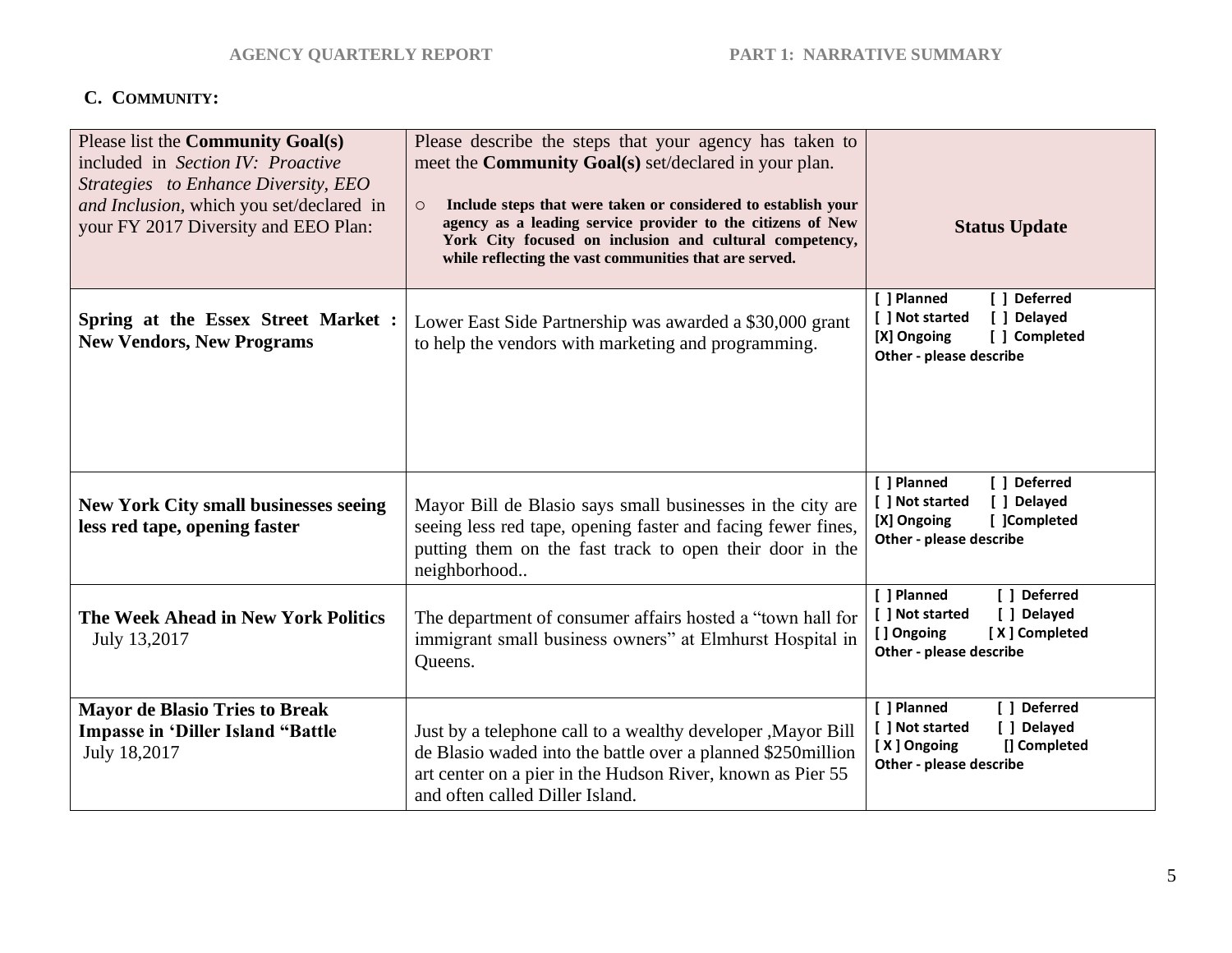# **II. STATISTICAL SUMMARY OF EEO ACTIVITIES**

**Please fill out requested information in the accompanying Statistical Summary and Classroom Training details (MS Excel spreadsheet) to report your agency's performance indicators concerning programmatic, compliance and training functions of EEO office.**

## **III. EEO PERSONNEL PROFILE**

Please indicate changes (additions, deletions, reassignments) in your EEO personnel roster during the quarter in **Section A of the Statistical Summary AND in Appendix 2 below**.

**There were no changes to the EEO personnel during this Reporting Quarter.**

## **IV. COMPLAINTS AND REASONABLE ACCOMMODATION REQUESTS**

Report all complaints and reasonable accommodation requests through DCAS/CDEEO Complaint Tracking System by logging into your CICS account at: **<https://mspwva-dcslnx01.csc.nycnet/Login.aspx>**

## **V. AGENCY AUDITS**

If the agency was audited by the EEPC or other entities, list the recommendations made by the auditing entity which the agency implemented during the quarter. Indicate also the agency's progress toward implementing each recommendation.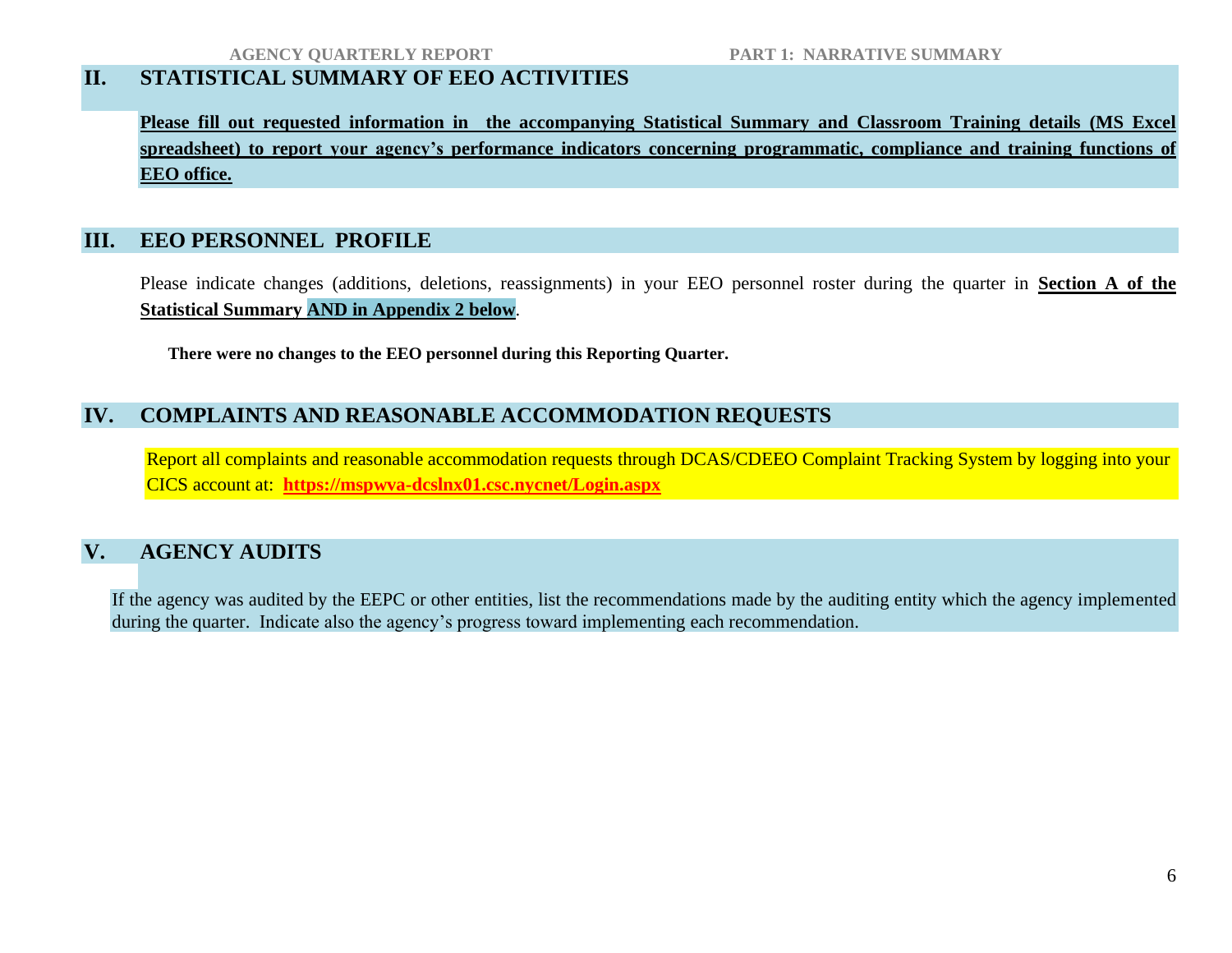$\Box$  Agency is being audited

 $\Box$  Name of entity conducting the audit:  $\Box$ 

Agency has implemented all the recommendations

Attach or list below audit recommendations and progress of implementation:

**COMMENTS: Currently the Department of Small Business is not being audited by the EEPC or any other Oversight Agency.**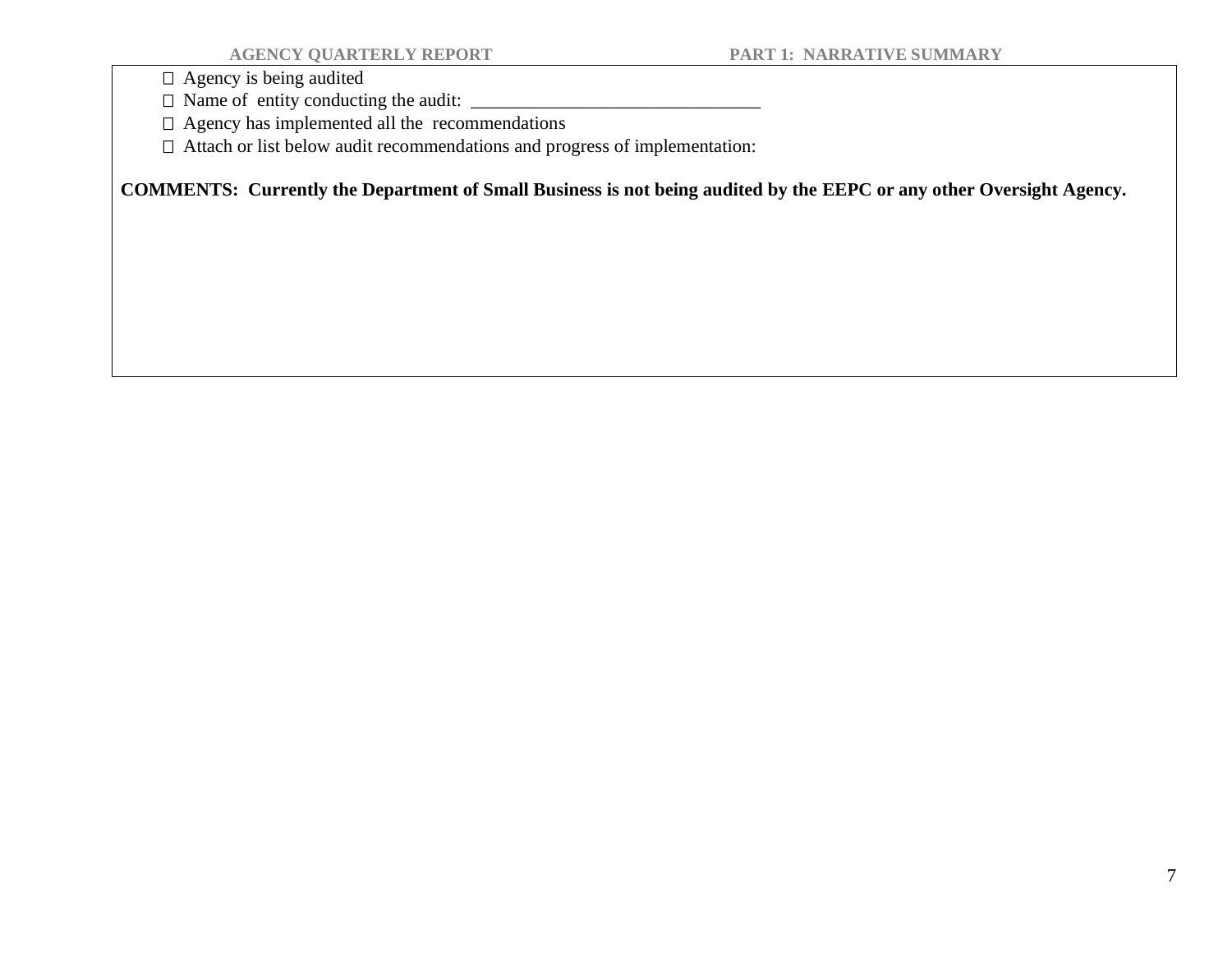#### **AGENCY QUARTERLY REPORT PART 1: NARRATIVE SUMMARY**

#### **APPENDIX 2: EEO PERSONNEL DETAILS**

#### **EEO PERSONNEL FOR \_\_\_\_\_\_4 TH \_\_\_\_\_ QUARTER, FISCAL YEAR \_\_2017\_\_\_\_\_**

Agency Name: \_\_\_\_\_\_\_\_\_\_\_\_\_**DEPARTMENT OF SMALL BUSINESS SERVICES**\_\_\_\_\_\_\_\_\_\_\_\_\_\_\_\_\_\_

| <b>Personnel Changes this Quarter:</b>                    |                                                                                                                                              | X No Changes                                                                                                                                 |                                                                                                                                              |
|-----------------------------------------------------------|----------------------------------------------------------------------------------------------------------------------------------------------|----------------------------------------------------------------------------------------------------------------------------------------------|----------------------------------------------------------------------------------------------------------------------------------------------|
| <b>Employee's Name</b>                                    | Christine Williams (Intern)                                                                                                                  |                                                                                                                                              |                                                                                                                                              |
| Nature of change                                          | X Addition<br>$\Box$ Deletion                                                                                                                | $\Box$ Addition<br>$\Box$ Deletion                                                                                                           | $\Box$ Addition<br>$\Box$ Deletion                                                                                                           |
| <b>Start/Termination date</b><br>of EEO Function          | Start Date: June 19,2017<br>Termination Date (if applicable):                                                                                | <b>Start Date:</b><br>Termination Date (if applicable):                                                                                      | <b>Start Date:</b><br>Termination Date (if applicable):                                                                                      |
| NOTE: Please attach CV/Resume of new staff to this report |                                                                                                                                              |                                                                                                                                              |                                                                                                                                              |
| <b>For Current EEO Professionals Only</b>                 |                                                                                                                                              |                                                                                                                                              |                                                                                                                                              |
| <b>Title</b>                                              | <b>Michael Rodriguez</b>                                                                                                                     | Angelita McDonald-Major                                                                                                                      | <b>Michelle Barnes-Anderson</b>                                                                                                              |
| <b>EEO</b> Function                                       | X EEO Officer<br>$\Box$ EEO Counselor<br>$\Box$ EEO Trainer<br>$\Box$ EEO Investigator<br>$\Box$ 55-a Coordinator<br>$\Box$ Other: (specify) | $\Box$ EEO Officer<br>$\Box$ EEO Counselor<br>$\Box$ EEO Trainer<br>X EEO Investigator<br>$\Box$ 55-a Coordinator<br>$\Box$ Other: (specify) | $\Box$ EEO Officer<br>$\Box$ EEO Counselor<br>$\Box$ EEO Trainer<br>$\Box$ EEO Investigator<br>X 55-a Coordinator<br>$\Box$ Other: (specify) |
| <b>Proportion of Time</b><br><b>Spent on EEO Duties</b>   | $\Box$ 100% X Other: (specify) 90 %                                                                                                          | $\Box$ Other: (specify) $\_\_\_\_\%$<br>$\mathbf{X}$ 100%                                                                                    | $\mathbf{X}$ 100%<br>$\Box$ Other: (specify) $\_\_\_\_\%$                                                                                    |
| <b>Attended EEO</b><br><b>Training</b>                    | $\neg$ Yes<br>$X$ No                                                                                                                         | <b>X</b> Yes<br>N <sub>0</sub><br>$\Box$                                                                                                     | $X$ No<br>$\neg$ Yes                                                                                                                         |
| <b>EEO Training Source</b>                                | $\Box$ DCAS<br>$\Box$ Agency<br>$\Box$ Other: (specify)                                                                                      | X DCAS<br>Agency<br>$\Box$<br>$\Box$ Other: (specify)                                                                                        | <b>DCAS</b><br>$\Box$<br>$\Box$ Agency<br>$\Box$ Other: (specify)                                                                            |

Number of Addition to EEO Staff this quarter: **\_\_\_\_\_1\_\_\_\_\_**

Number of Deletion to EEO Staff this quarter: \_\_\_\_\_\_\_\_\_0\_\_\_\_\_\_\_